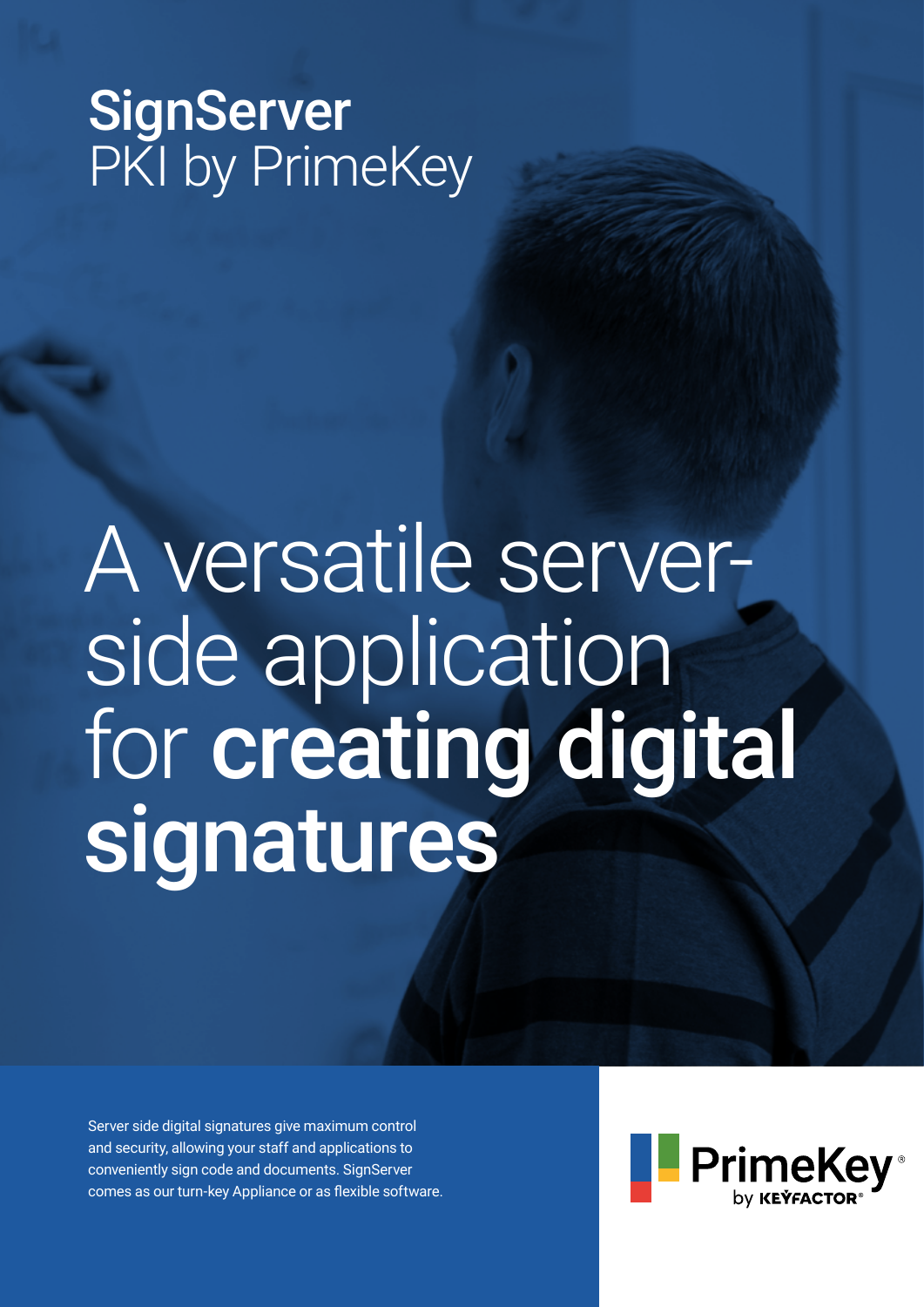## **SignServer** PKI for Enterprises

SignServer Enterprise is a versatile server-side application for creating digital signatures and capable of performing complex cryptographic operations, even at very high loads. SignServer Enterprise is suitable for Trust Center environments.

#### Large Scale, Cryptographic Processing

SignServer Enterprise provides built-in modules for fully controlled, cryptographic processing, utilized for signing documents and code. Signing can be done large-scale, guaranteeing both availability and speed. One or several Hardware Security Modules (HSMs) can be integrated to secure signature keys.

#### Centralized and Auditable Digital Signatures

In large organizations, the digital signature keys for documents and code are commonly spread out in several places, using different security policies. However, from an audit and maintainability point of view, it is often convenient to centralize cryptographic operations. Using SignServer, all signature operations are brought into a single, auditable server, making security, control and audit a breeze.

#### Many Standards, One Solution

SignServer supports many standards for server-side document processing. After using SignServer in one area, it is fairly easy to add new modes of operations, thus avoiding costs of both additional hardware

- Highly scaleable, providing for high transaction loads
- Transaction logging and archiving capabilities
- Supports leading hardware security modules (HSMs)
- Proven in practice for enterprise and national eID and ePassport installations
- Secure log & audit by using CC EAL4+ certified CESeCore library

purchases, and training your personnel with new products.

SignServer can be deployed as:

- Time Stamp Authority (TSA), RFC#3161 and MS Authenticode
- Machine Readable Travel Documents (MRTD) signer, for ePassports
- PDF signer, including support for visible signatures, embedded CRLs and OCSPs Cryptographic Message Syntax signer (CMS, PKCS#7)
- MS Authenticode signer for executables, drivers, libraries and installers (MSI)
- Java code signer
- Android code signer

#### Designed for Flexibility and Integration

SignServer allows flexible integration possibilities, hiding the complexities of cryptography whenever possible. SignServer can be managed from a command line, a graphical user interface, or be integrated directly from your own application using Web Services. Several development APIs are ready to enable custom implementations.

### Highlights **New in SignServer**

- Brand new web administration interface
- Support for:
	- Large files
	- Authenticode MSI signing
	- RFC 5816 time-stamps
	- ICAO deviation lists
- Client-side hashing with SignClient
- Certificate renewals from EJBCA Enterprise using peer connector
- Failover/loadbalancing in SignClient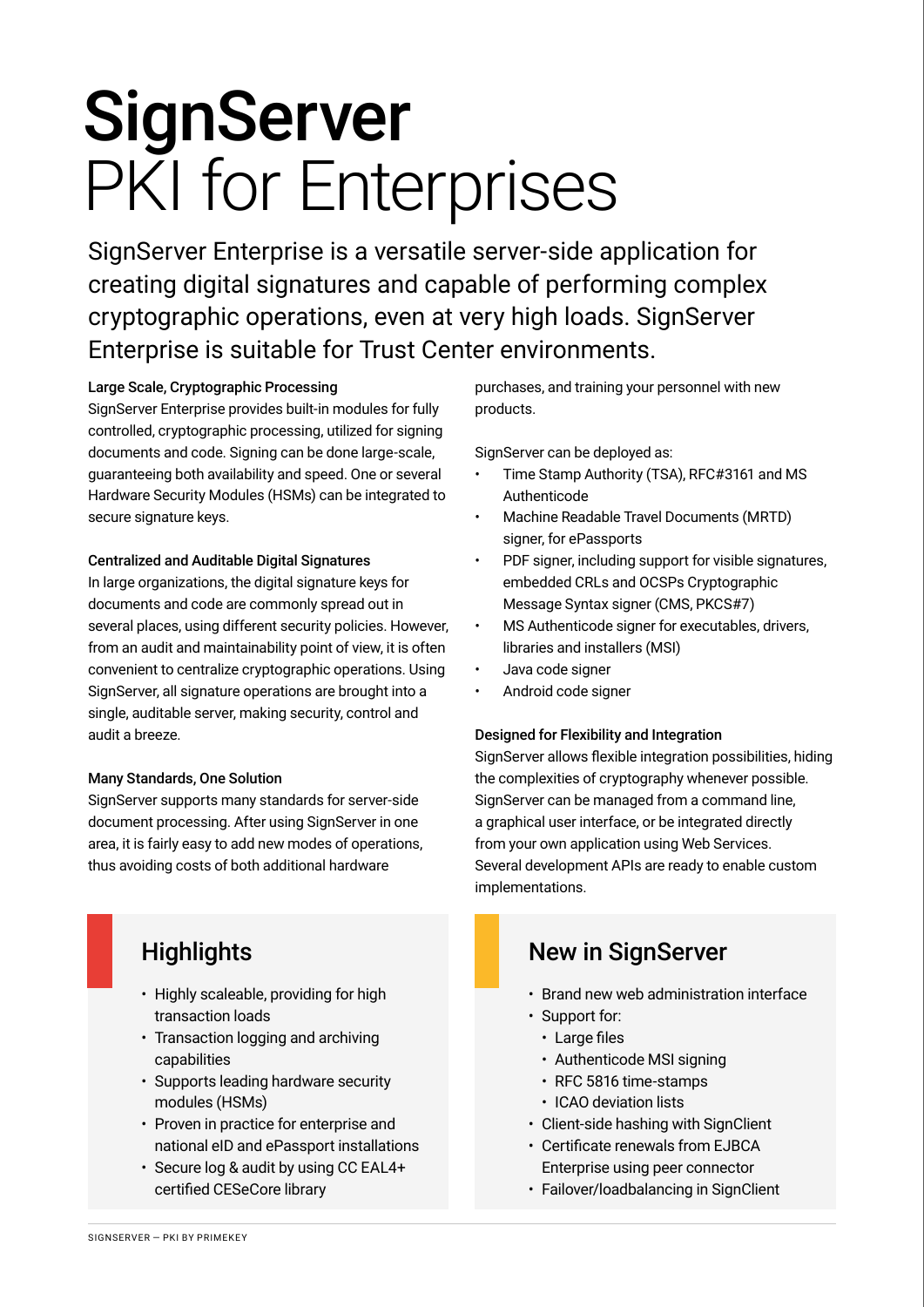

#### Lowest Total Cost of Ownership (TCO)

- Short project duration, with fast project deployment
- Least likelihood of disruptive software defects, due to mature, widely proven, open source code
- Least likelihood of material incidents, with PrimeKey's comprehensive services menu

#### High Security

- Two factor client authentication and authorization
- Detailed transaction logs
- Hardware security modules
- Service availability across maintenance windows

### **Technical** specifications

#### PDF document processing, including support for visible signatures

- different certification levels
- requesting and embedding times-tamp responses
- requesting and embedding CRLs
- requesting and embedding OCSP responses
- PDF permissions
- Server-side archiving of signed documents to disk

#### TSA / Time-stamp signing

(RFC#3161, RFC#5816 and MS Authenticode)

- Configurable time sources
- Monitoring of time-source status
- EN 319 422 eIDAS compliant time-stamps

#### ePassport Document Signer (MRTD)

- LDS version 1.8 support
- Support for limiting the number of signings (i.e. ICAO limits up to 100,000 signatures)
- Support for key usage period
- Multiple active logical signers with fail-over when the sign limit is exceeded
- Deviation lists
- Master lists

#### Cryptographic Message Syntax signer

(CMS, PKCS#7)

- Support for encapsulated content or detached signatures
- Support for client-side hashing possible for detached signatures

#### XML signing and validation

• XAdES-BES and XAdES-T

#### Flexibility

- Almost linear scalability and availability
- Configurable settings
- Integration interfaces, HTTP, WS, CLI
- Ability to customize or add new types of document processing

#### MS Authenticode signer

- Portable Executable files
- Windows installer files

#### JAR Signer

• Java code and Android apps

#### SignClient Application

- Command line tool
- Client-side hashing for Authenticode and JAR signing
- Simple built-in failover/load balancing support

#### API for custom implementations of:

- Signers and Crypto tokens
- Authentication/authorization
- Transaction logging
- Archiving

#### Hardware security modules

- SafeNet, Thales, Utimaco, AEP
- other PKCS#11-compliant modules

#### Cryptography support

• RSA, DSA and ECDSA keys

#### Enabling Software Stack

- 64-bit Linux operating system recommended
- JBoss EAP/WildFly application server
- MySQL/MariaDB, PostgreSQL, Oracle database

#### Integration with EJBCA Enterprise

- Automatic certificate renewal service using EJBCA Enterprise Web Services
- One click certificate renewal from within EJBCA Enterprise using peer connector